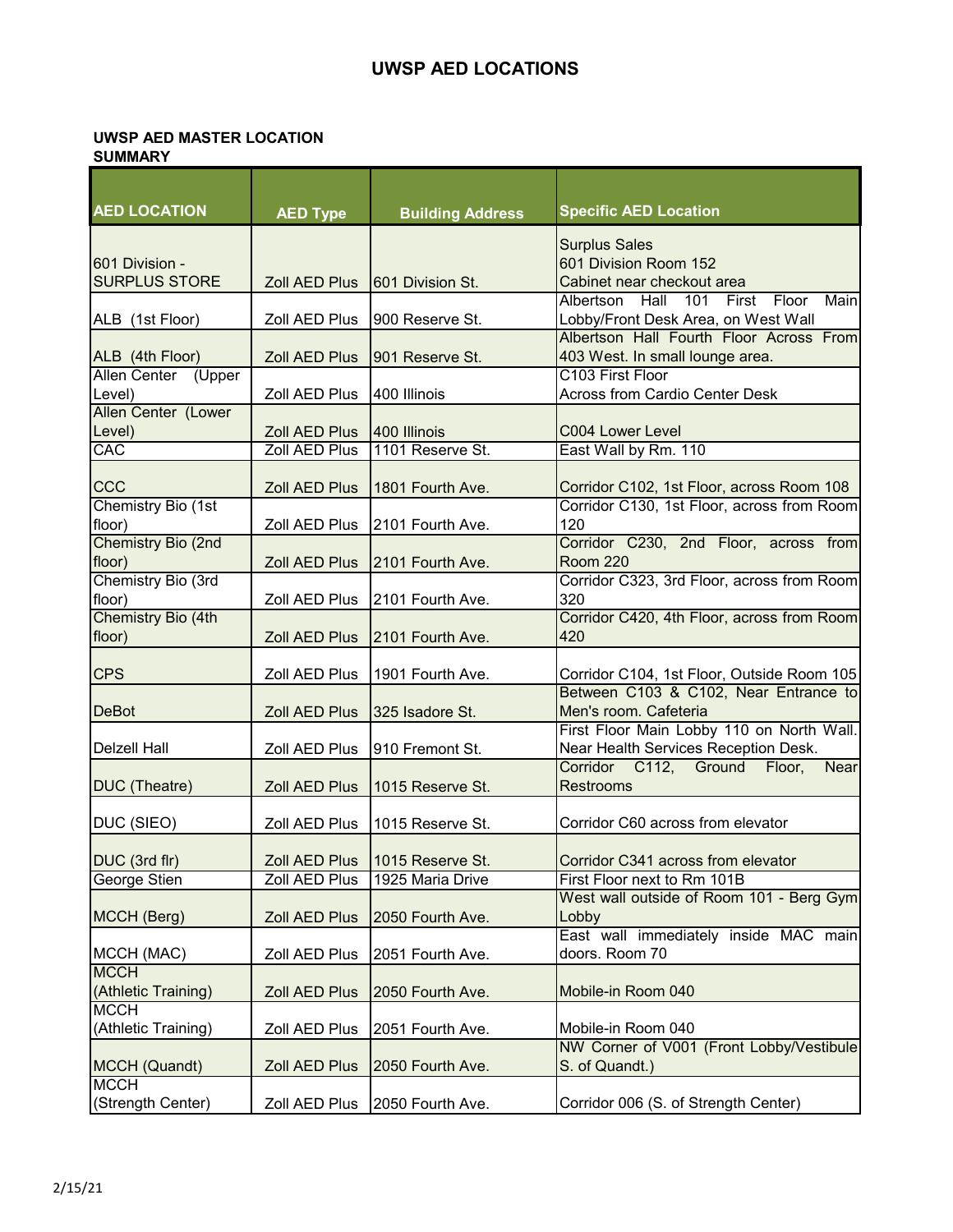## **UWSP AED LOCATIONS**

| <b>AED LOCATION</b>                         | <b>AED Type</b>                 | <b>Building Address</b>                               | <b>Specific AED Location</b>                                                                                                                                                    |
|---------------------------------------------|---------------------------------|-------------------------------------------------------|---------------------------------------------------------------------------------------------------------------------------------------------------------------------------------|
| <b>MCCH</b> (Intramurals)                   | <b>Zoll AED Plus</b>            | 2050 Fourth Ave.                                      | Intramural storage room (Room 65)                                                                                                                                               |
| <b>Intramural Field</b>                     | Philips<br>Heartstart<br>Onsite |                                                       | On east side of shed (bldg #36) north of<br>soccer bowl, west of intramural field inside<br>Code Blue phone box                                                                 |
| <b>M&amp;M Building</b>                     | <b>Zoll AED Plus</b>            | 1848 Maria Drive                                      | Main Corridor, outside of Room 107 on<br>West wall.                                                                                                                             |
| <b>Nelson Hall</b>                          | Zoll AED Plus                   | 1209 Fremont St.                                      | 1st Floor, Across from Room 119 on the<br>East Wall                                                                                                                             |
| NFAC (1st floor)                            | <b>Zoll AED Plus</b>            | 1800 Portage St.                                      | Main Lobby, 160, First Floor, Northwest<br>Wall, near emergency phone.<br>C221, Second Floor, South Wall near men's                                                             |
| NFAC (2nd floor)                            | Zoll AED Plus                   | 1800 Portage St.                                      | restroom<br>First Floor Between Rm. 131 & 133. Near                                                                                                                             |
| <b>Old Main</b>                             | <b>Zoll AED Plus</b>            | 2100 Main Street                                      | Personnel Dept.                                                                                                                                                                 |
| Schmeeckle                                  | Zoll AED Plus                   | 2419 N. Point Dr.                                     | Schmeeckle Center (main building). Near<br>Gift Shop Counter, Room 101                                                                                                          |
| Science (1st Floor)                         | <b>Zoll AED Plus</b>            | 2001 Fourth Ave.                                      | Corridor C174, B Section, 1st Floor, Across<br>from elevator, near pendulum                                                                                                     |
| Science (2nd Floor)                         | Zoll AED Plus                   | 2001 Fourth Ave.                                      | Corridor C220, D Wing, 2nd floor across<br>from Room D285.                                                                                                                      |
| <b>Steam Plant</b><br>(Behind George Stien) | <b>Zoll AED Plus</b>            | 1925 Maria Drive                                      | Main floor, 106<br>In Men's Restroom above sink.                                                                                                                                |
| <b>Student Service</b><br>Center            | Zoll AED Plus                   | 1108 Fremont St.                                      | First floor, North wall by Rm. 102K                                                                                                                                             |
| TNR (1st floor)                             | Zoll AED Plus                   | 800 Reserve St.                                       | Corridor C150 (SE), 1st Floor, across from<br>elevator                                                                                                                          |
| TNR (3rd floor)                             | Zoll AED Plus                   | 800 Reserve St.                                       | C350, north wall near phone and hand<br>sanitizer                                                                                                                               |
| <b>University Police</b>                    | <b>Zoll AED Plus</b>            | Squad 1                                               | University Police Squad Car (mobile). Car<br>station is George Stien Bldg. 1925 Maria Dr.                                                                                       |
| <b>University Police</b>                    | Zoll AED Plus                   | Squad 2                                               | University Police Squad Car (mobile). Car<br>station is George Stien Bldg. 1925 Maria Dr.                                                                                       |
| Waste<br>Education<br>Center                | <b>Zoll AEDPlus</b>             | 1940 Maria Drive                                      | Near Recycling Center Restroom.                                                                                                                                                 |
| <b>Welcome Center</b>                       | Zoll AEDPlus                    | 2108 Fourth Ave                                       | On wall near elevator on first floor                                                                                                                                            |
| Wood Lab                                    | <b>Zoll AEDPlus</b>             | 2000 Maria Drive                                      | On wall between men's and women's<br>bathroom.                                                                                                                                  |
| <b>CWES</b>                                 | Zoll AEDPlus                    | 10186 County Road MM,<br><b>Amherst Junction, WI.</b> | <b>Central Wisconsin Environmental Station</b><br>(CWES) 10186 County Road MM Amherst<br>Junction, WI 54407. In Walker Lodge.<br><b>Central Wisconsin Environmental Station</b> |
| <b>CWES</b>                                 | Zoll AEDPlus                    | 10186 County Road MM,<br><b>Amherst Junction, WI.</b> | (CWES) 10186 County Road MM Amherst<br>Junction, WI 54407. In main office, Sunset<br>Lodge.                                                                                     |